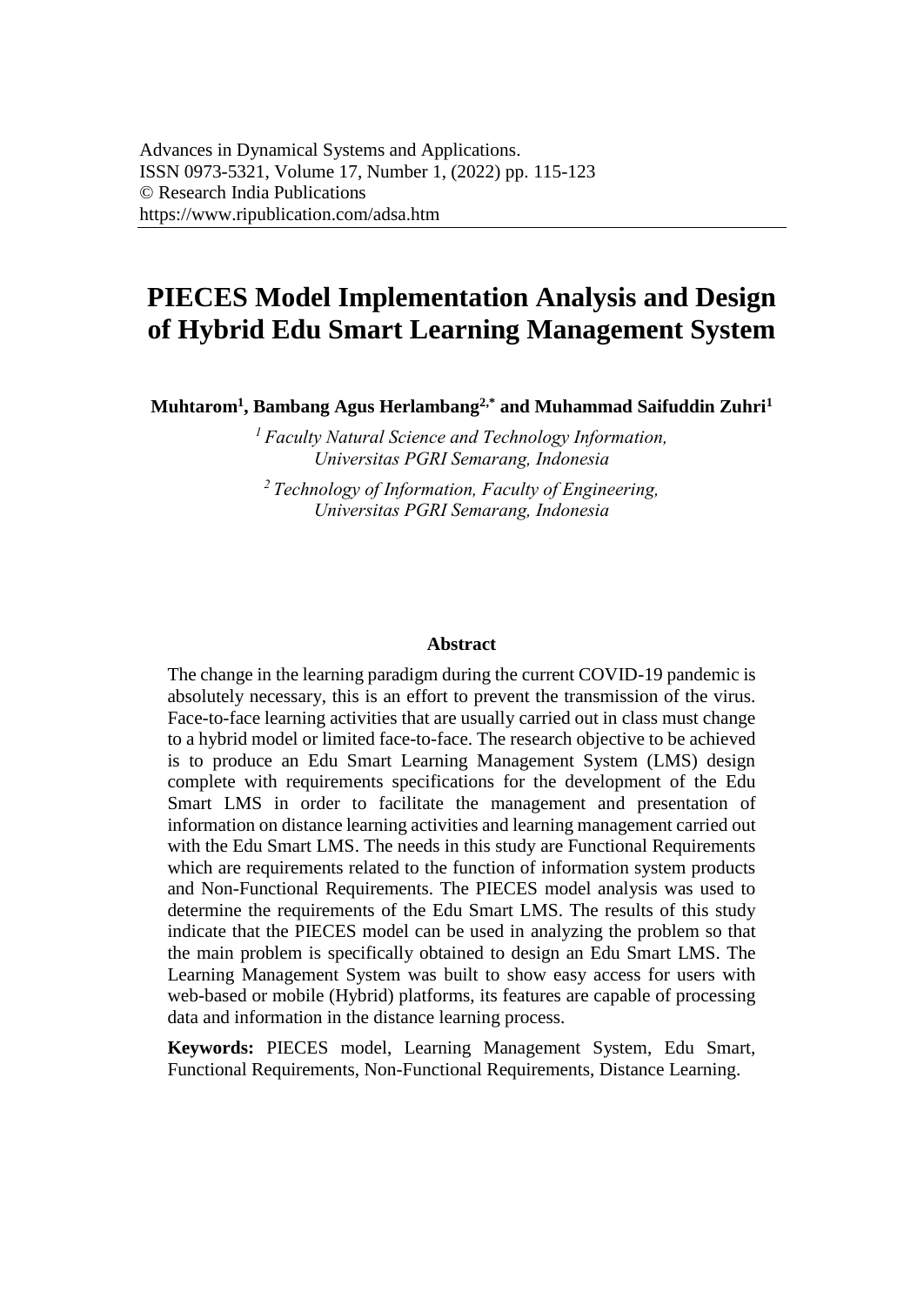## **INTRODUCTION**

The impact of the covid-19 pandemic that is currently happening is that educators are starting to implement and transform knowledge in a virtual way [1]. Information Technology is a solution to overcome this. Technology is the design of important steps to minimize doubts about the causal relationship in achieving the expected results [2]. Information is data that has been processed into a form that has meaning for the recipient and is useful for current or future decision making [3]. Information Technology is a technology that helps humans to create, change, store, communicate and/or disseminate information [4]. Learning Management System is one of Information Technology in the field of education. LMS is a system used to manage web-based learning resources or better known as e-learning [5].

The research objective to be achieved is to produce an Edu Smart Learning Management System (LMS) design complete with requirements specifications for the development of the Edu Smart LMS in order to facilitate the management and presentation of information on distance learning activities and learning management carried out with the Edu Smart LMS. The needs in this study are Functional Requirements which are requirements related to the function of information system products and Non-Functional Requirements which are the needs of supporting information system products such as hardware, tools used for system development, performance and others [6].

# **METHOD**

The method used in this research process can be presented in Figure 1 below.



**Figure 1**. Research Method

The research started from conducting surveys and interviews with stakeholders to obtain data to be analysed in this case the principal, subject teachers and students. PIECES analysis is carried out to correct or improve the system in terms of problems that exist in the current system procedures, carried out using six evaluation variables, namely Performance, Information/Data, Economic, Control/Security, Efficiency, and Service [7]. The PIECES analysis carried out, obtained a scenario of technology needs. The next step is to determine the information system requirements by identifying information requirements and identifying functional and non-functional. After all functional and non-functional requirements are obtained, the system design process is carried out using an object-oriented approach and a Hybrid-based Edu Smart LMS is developed.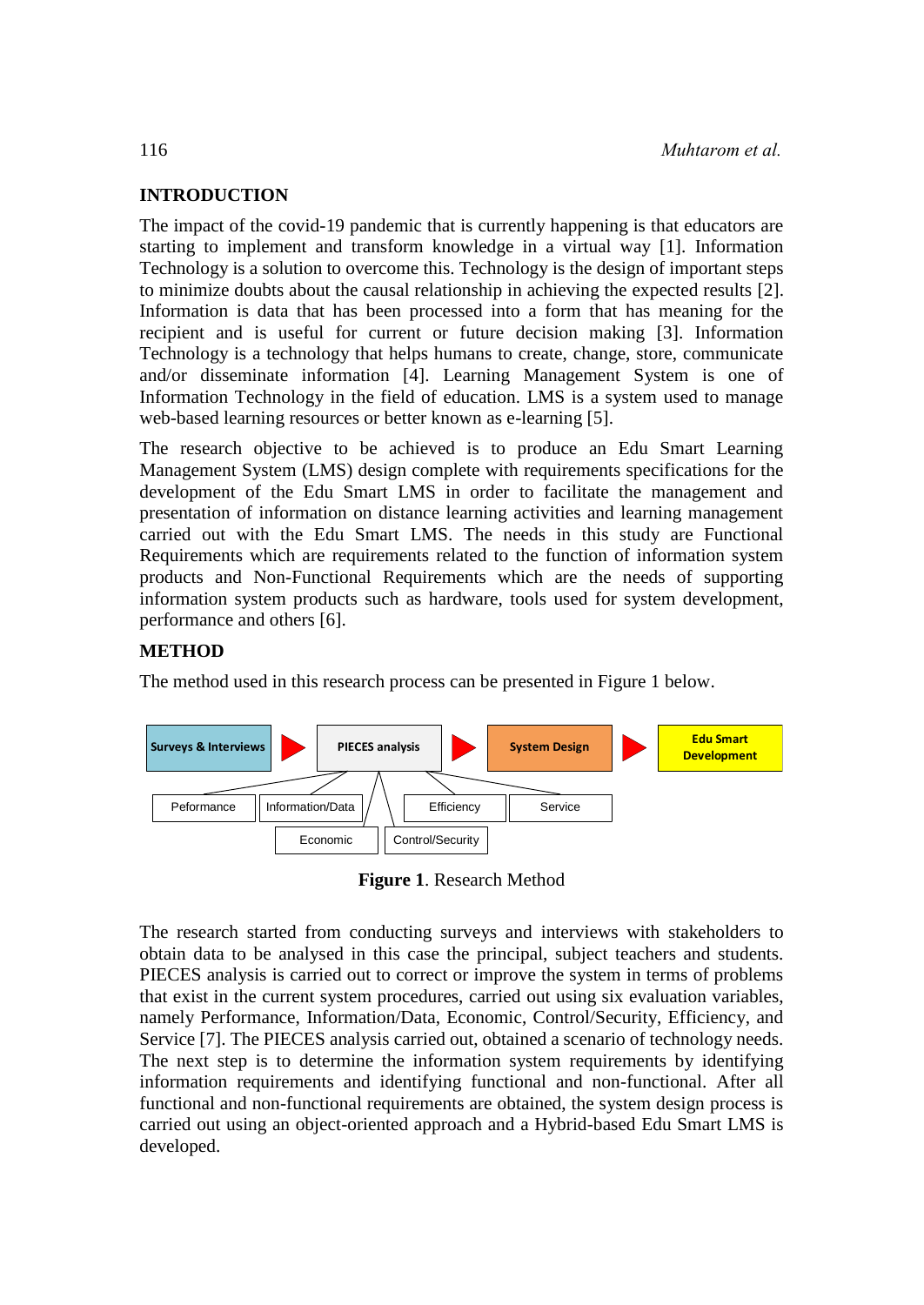#### **RESULTS AND DISCUSSION**

In the results and discussion section, we will explain the application of PIECES analysis, the results of the analysis, and the proposed technology needed for the Edu Smart LMS.

1. Analysis of the current system

At this time of the current pandemic, the learning process is generally carried out remotely with various considerations, especially preventing the transmission of the Covid-19 virus. The distance learning process is constrained by several factors, both technical and non-technical, including tools, learning media and learning administration. The management of distance learning that has been carried out has not been accommodated properly so that various problems are faced by schools, teachers and students. Table 1 shows the classification of problems that can be identified with the PIECES model.

| Factor                                 | <b>Current System</b>                                                                                                                                                                                |  |
|----------------------------------------|------------------------------------------------------------------------------------------------------------------------------------------------------------------------------------------------------|--|
| Throughput                             | The number of school students doing distance learning during the current<br>COVID-19 pandemic at the same time in different places causes a high risk of<br>human error in learning management.      |  |
| <b>Response Time</b>                   | The conventional distance learning activity data management process affects<br>requests for information which may take time                                                                          |  |
|                                        | The amount of data that is managed is not accommodated with easy search<br>facilities                                                                                                                |  |
| Output                                 | Lack of relevant and necessary information/reports on distance learning<br>activities                                                                                                                |  |
|                                        | Inaccurate information                                                                                                                                                                               |  |
| Data                                   | Student data, teachers, materials, attendance, assignments, learning activity<br>journals are not well organized                                                                                     |  |
|                                        | Data access is not flexible to meet the desired information needs.                                                                                                                                   |  |
| Costs and benefits                     | Costs in the use of paper and stationery used in the learning process,<br>assignments and assessments. The more data is stored the more paper is used,<br>this costs more from students and schools. |  |
| Control                                | The distance learning process is currently not accommodated using a good<br>system to manage activity data properly and get the information needed                                                   |  |
|                                        | The control that the teacher does to process large amounts of data in distance<br>learning activities can cause errors in inputting                                                                  |  |
| Security                               | Storage of files in the form of documents can cause loss or even damage if<br>there is no storage on the system                                                                                      |  |
| Efficiency of time,<br>effort and cost | The time needed to process subject data, student data, teacher data, schedules,<br>assignments and exam results requires more time                                                                   |  |
|                                        | The conventional data search process can take more time, causing a decrease<br>in the quality of the operational process                                                                             |  |

|  | <b>Table 1.</b> Classification of Problems with the PIECES Model |  |  |  |  |
|--|------------------------------------------------------------------|--|--|--|--|
|--|------------------------------------------------------------------|--|--|--|--|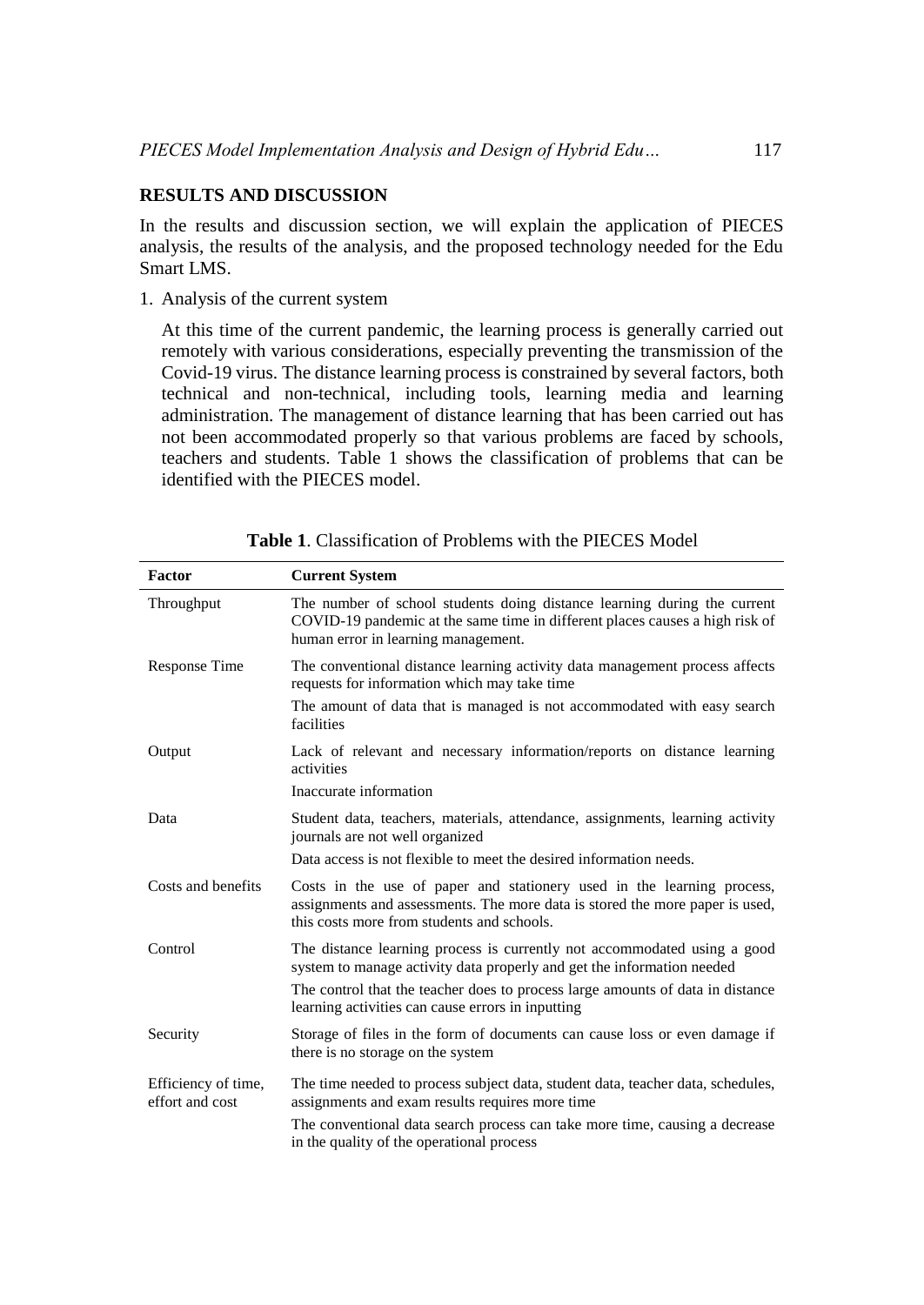| Factor  | <b>Current System</b>                                                                                                                                                                             |  |  |
|---------|---------------------------------------------------------------------------------------------------------------------------------------------------------------------------------------------------|--|--|
|         | Excessive use of paper can affect spending                                                                                                                                                        |  |  |
| Service | The process of distance learning and sharing of materials and learning media<br>has not been well organized.                                                                                      |  |  |
|         | The attendance process, assessment of assignments, assessment of test results,<br>sharing of learning materials, collection of assignments, collection of test<br>results was not well organized. |  |  |

# 2. Problem Analysis and Proposed Technology

From the analysis and scope that has been classified using the PIECES model, the problems and impacts as well as the proposed new system, which are presented in Table 2.

| Problem                                                                                                                   | Impact                                                                                                       | New system proposal                                                                                                                                                                                                                                               |
|---------------------------------------------------------------------------------------------------------------------------|--------------------------------------------------------------------------------------------------------------|-------------------------------------------------------------------------------------------------------------------------------------------------------------------------------------------------------------------------------------------------------------------|
| Remote learning management<br>process that is still conventional                                                          | High risk of human error in<br>data management and data and<br>information search process<br>takes time      | The system provides a search<br>feature and a track record of<br>distance learning activities for<br>teachers and students                                                                                                                                        |
| Lack of relevant<br>information/reports                                                                                   | The resulting information is<br>less accurate and there is no<br>information control                         | The system provides<br>information control and<br>validation features                                                                                                                                                                                             |
| Teacher data, students, subjects,<br>materials, assignment results,<br>exam results, attendance are not<br>well organized | Data access is not flexible, so<br>it slows down the handling of<br>data collection and<br>information recap | The system provides data<br>collection features that are<br>stored in a good database for<br>easy access to information                                                                                                                                           |
| Running processes are only<br>handled by one actor                                                                        | Human errors often occur and<br>high waiting times when<br>demand is high                                    | The system provides data<br>access features according to<br>the access rights of each actor<br>(Admin, Teacher, and<br>Principal)                                                                                                                                 |
| The current process has not<br>accommodated data integration<br>between teachers, students and<br>principals              | Reports on distance learning<br>activities take a lot of time                                                | The system can integrate each<br>actor so that they can access<br>data and information so that<br>teachers can input grades<br>online, students can collect<br>assignments, take exams<br>online, school principals can<br>monitor online learning<br>activities. |

**Table 2**. Table of Problem Analysis and Proposed Technology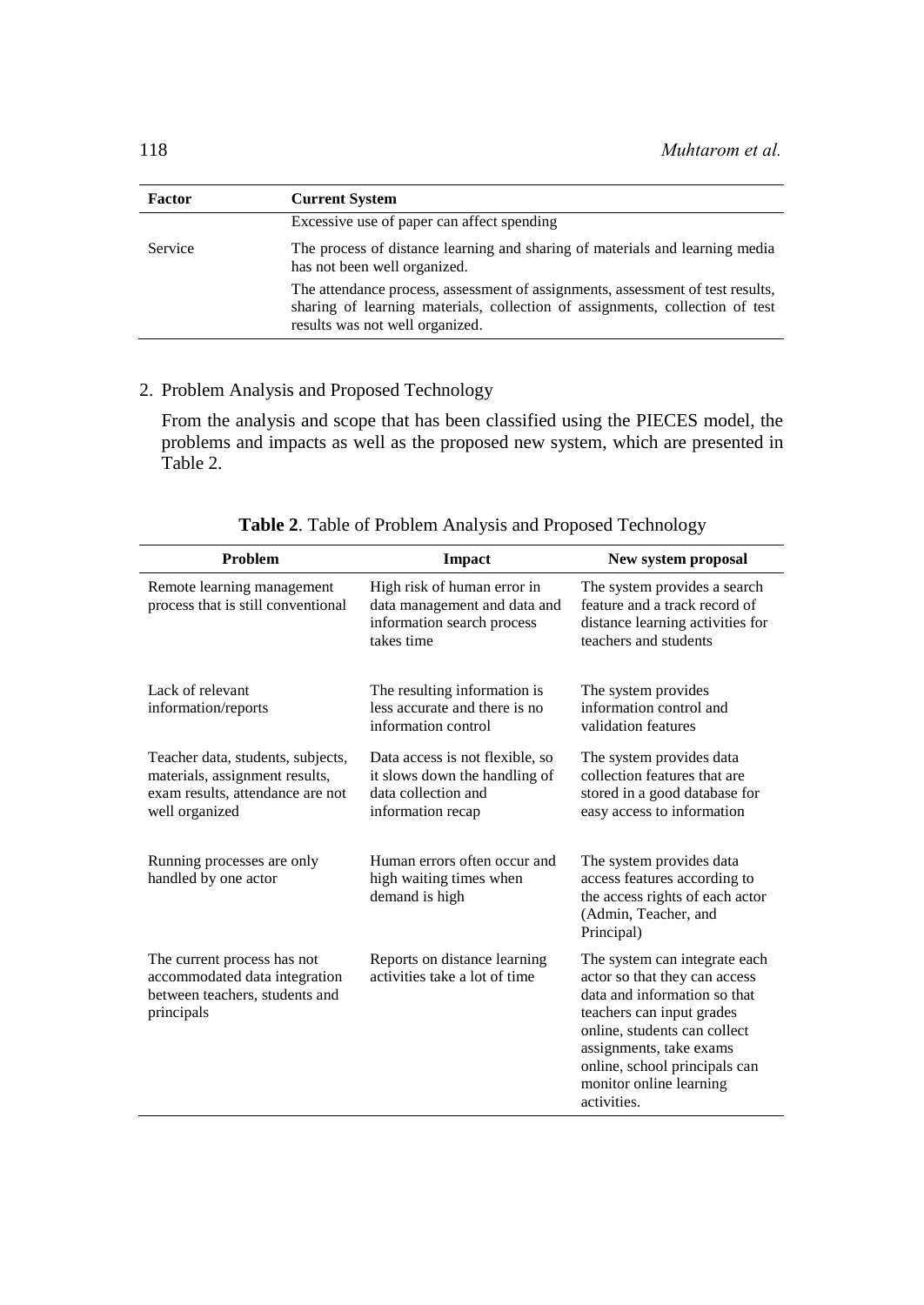3. Analysis of Data Requirements and Information Purpose

The following is the definition of data sources and information objectives defined by the actors involved in system operations, which are presented in Table 3.

| N <sub>0</sub> | Actor                                    | <b>Description Actor</b>                                                                                                                                                                         | Data and Information     |
|----------------|------------------------------------------|--------------------------------------------------------------------------------------------------------------------------------------------------------------------------------------------------|--------------------------|
| 1              | Admin                                    | The admin is the person who has full<br>access to the Edu Smart LMS, in this<br>case the principal                                                                                               | RPP data                 |
|                |                                          |                                                                                                                                                                                                  | <b>Student Data</b>      |
|                |                                          |                                                                                                                                                                                                  | <b>Teacher Data</b>      |
|                |                                          |                                                                                                                                                                                                  | <b>Material Data</b>     |
|                |                                          |                                                                                                                                                                                                  | Presence Data            |
|                |                                          |                                                                                                                                                                                                  | Learning Data            |
|                |                                          |                                                                                                                                                                                                  | <b>Task Data</b>         |
|                |                                          |                                                                                                                                                                                                  | Exam Data                |
|                |                                          | <b>Gamification Data</b>                                                                                                                                                                         |                          |
|                |                                          |                                                                                                                                                                                                  | <b>RPP</b> Information   |
|                |                                          | Material Information                                                                                                                                                                             |                          |
| 2<br>Student   |                                          | Students are users who can access the<br>system to view lesson plans, view and<br>download<br>materials.<br>upload<br>assignments, input attendance, upload<br>UTS/UAS, input learning journals. | Exam Data                |
|                |                                          |                                                                                                                                                                                                  | Learning Journal Data    |
|                |                                          |                                                                                                                                                                                                  | Presence Data            |
|                |                                          |                                                                                                                                                                                                  | Task Data                |
|                |                                          | <b>RPP</b> Information                                                                                                                                                                           |                          |
|                |                                          |                                                                                                                                                                                                  | Material Information     |
| 3              | Teacher                                  | Teachers are users who have access to                                                                                                                                                            | <b>Teacher Data</b>      |
|                |                                          | the system to edit profiles, manage<br>lesson plans, manage materials, manage<br>assignments, manage learning, manage                                                                            | RPP data                 |
|                |                                          |                                                                                                                                                                                                  | <b>Material Data</b>     |
|                | exam questions, attendance settings, and | Learning Data                                                                                                                                                                                    |                          |
|                |                                          | gamification settings.                                                                                                                                                                           | UTS/UAS Question Data    |
|                |                                          |                                                                                                                                                                                                  | Presence Data            |
|                |                                          |                                                                                                                                                                                                  | <b>Gamification Data</b> |

**Table 3**. Data Requirements and Information Purposes in the System

- 4. Analysis of Functional and Non-Functional Needs
	- 1. Functional Requirements

Functional requirements are important things that must be fulfilled so that the system can run as proposed. Below is the functional software that must exist in the Edu Smart LMS.

- a. System provides data management for Administrator
	- 1. Admin can login to LMS Edu Smart, Admin can add data to the system such as admin data, RPP data, student data, teacher data, material data,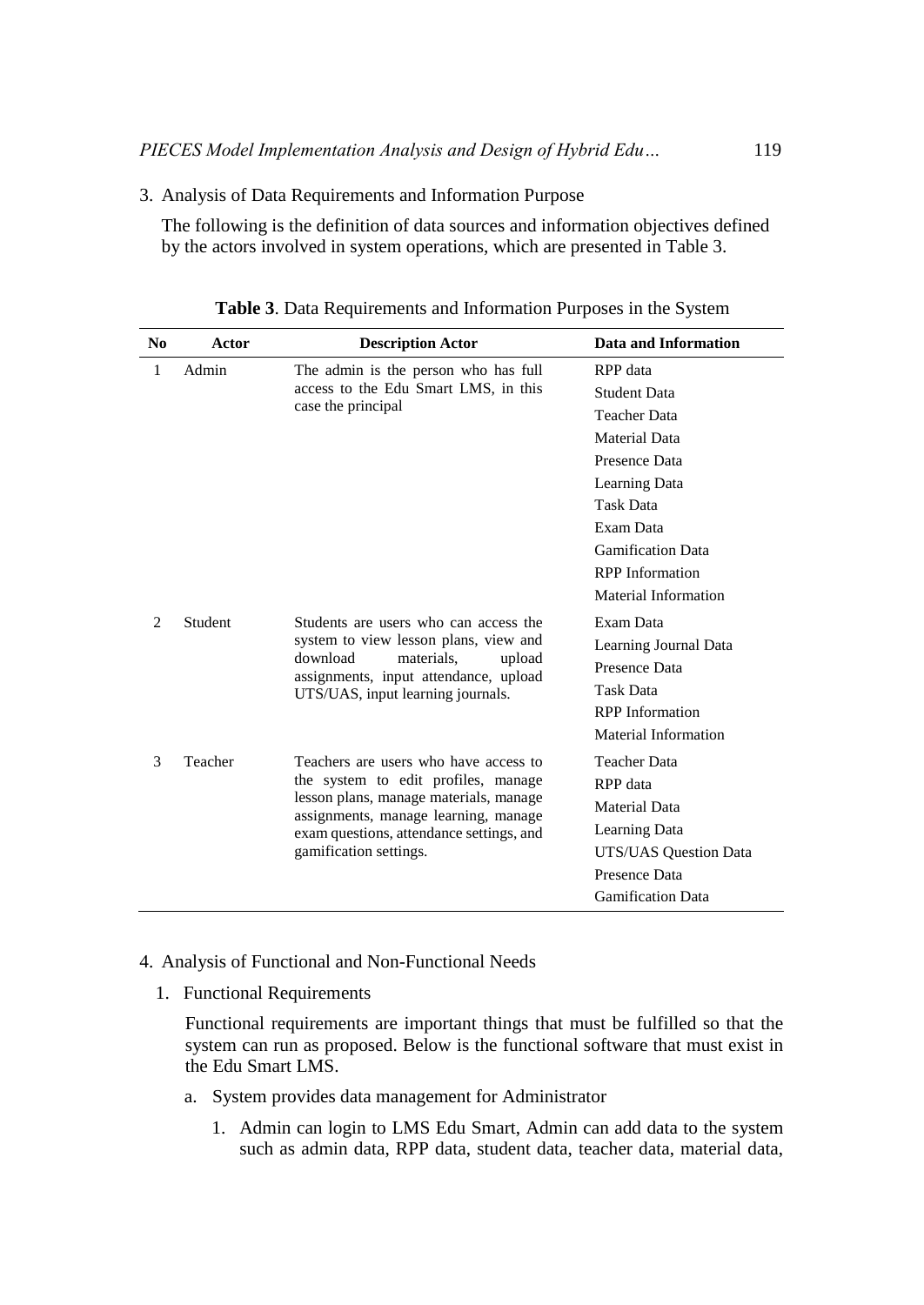attendance data, learning data, assignment data, exam data, gamification data

- 2. Admin can edit existing data in the system such as admin data, lesson plans data, student data, teacher data, material data, attendance data, learning data, assignment data, exam data, gamification data and others.
- 3. Admin can delete all data such as admin data, RPP data, student data, teacher data, material data, attendance data, learning data, assignment data, exam data, gamification data and others
- b. The system provides features for teachers
	- 1. Teachers can login
	- 2. Teachers can manage lesson plans
	- 3. Teachers can update profile
	- 4. The teacher can manage the material
	- 5. Teachers can manage assignments
	- 6. Teachers can manage learning
	- 7. Teachers can manage exam questions
	- 8. Teachers can manage attendance
	- 9. Teachers can manage gamification
- c. The system provides features for students
	- 1. Students can login
	- 2. Students can see the lesson plans
	- 3. Students can view & download materials
	- 4. Students can upload assignments
	- 5. Students can make attendance
	- 6. Students can upload UTS/UAS answers
	- 7. Students can input learning journal
- 2. Non-Functional Requirements

Non-functional requirements are requirements that emphasize the behavioural properties of the system. Non-functional requirements consist of:

- 1. Data input can be done 24 hours from anywhere
- 2. Response Time in terms of validation is less than 1 second
- 3. The information presented by the system can be viewed every day 24 hours from anywhere according to the access rights of each actor.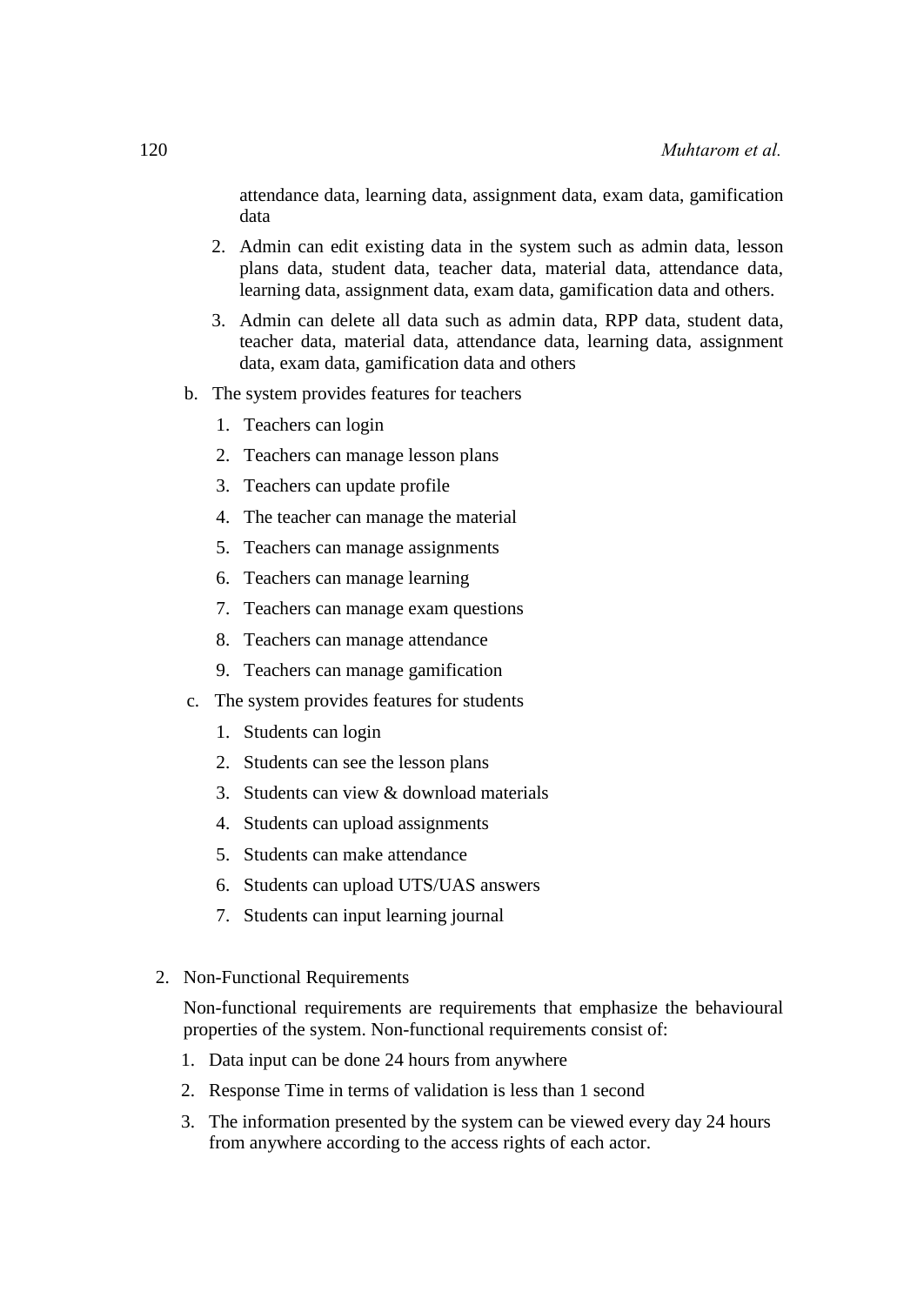- 4. The system can be designed with UML and built with PHP programming language and can be run by several web browser software including Internet Explorer, Google Chrome and Mozilla Firefox.
- 5. The system is able to run on a minimum server with 4GB memory specifications, Xeon Processor and operating system either Linux or Windows.

Based on the research that has been done by Farhan in the analysis of the use of technology for new student registration, the results show that there are three functional needs which include student data input, validation and displaying registrant quotas and 3 non-functional requirements which include response times, input time and information viewing time [8]. Research conducted by Ariel Ridsa focuses on functional requirements for searching files to solve file stacking problems and research conducted by Nurjamiah classifies functional requirements for users and administrators according to their respective access rights and required hardware and software requirements [9].



**Figure 2**. Use Case Diagram

In the use case diagram design that is formed there are three actors who play a role in the use of the Edu Smart LMS. The role of each actor can be seen clearly in Figure 2.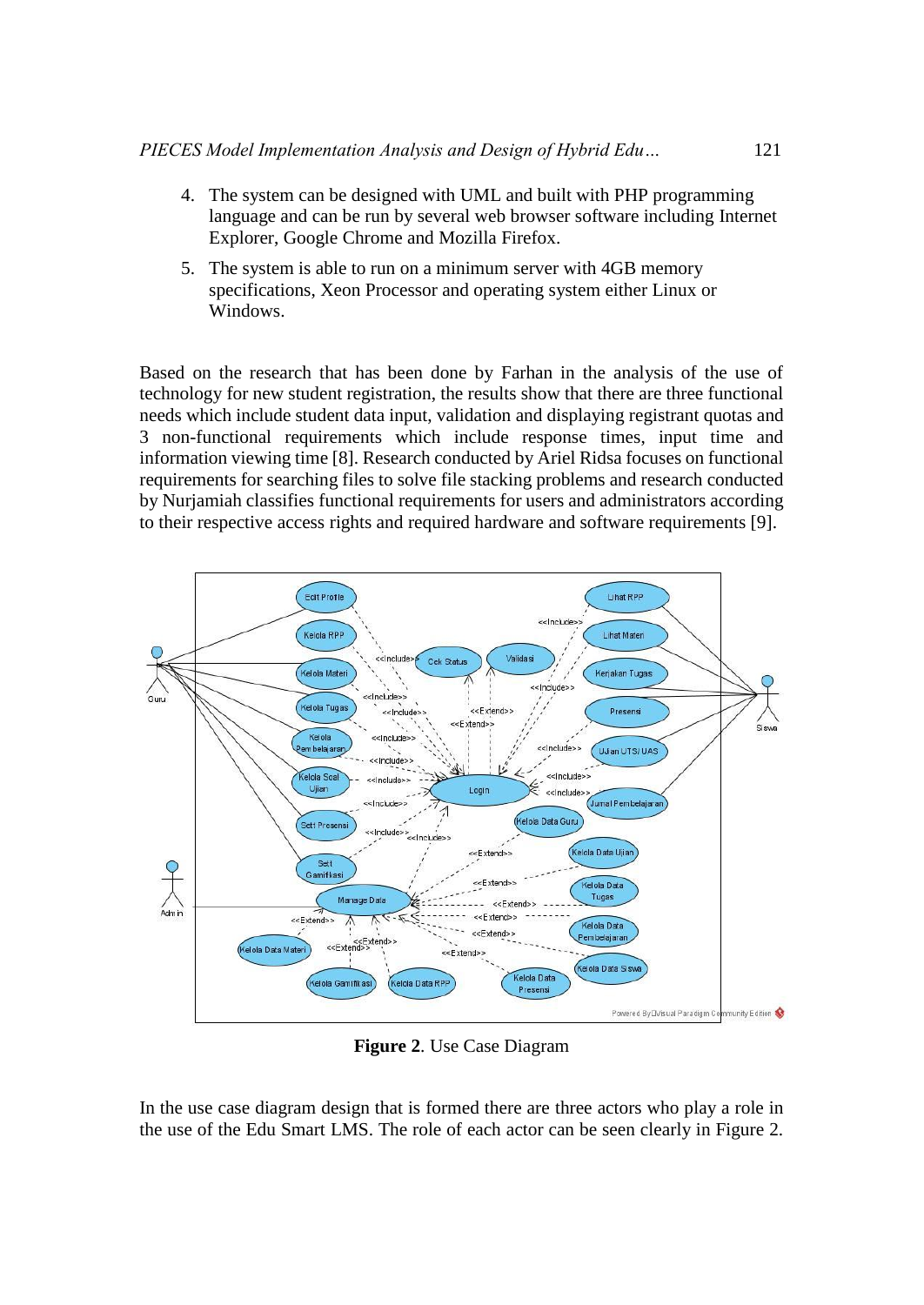The access rights of each actor are restricted and checked in the login case. The management of data and information is fully handled by the administrator.



**Figure 3**. User Interface Edu Smart

Figure 3 is the result of the implementation of the Edu Smart LMS design, several features are presented in the Edu Smart LMS according to the design of the Use Case diagram. Edu Smart LMS can be accessed via https://edu-smart.id. Access to the Edu Smart LMS begins with entering the username and password to be able to access the features according to the access rights of each user as described in the use case diagram design which is the implementation of the results of functional and non-functional requirements analysis using the PIECES method.

# **CONCLUSION**

PIECES can be used in analyzing problems, especially in processing student data, teachers, assignments, learning materials, attendance, midterm exams, final semester exams and gamification criteria, the proposed technology makes it easier for schools to manage learning during the COVID-19 pandemic both in terms of administrative or technical learning and functional and non-functional requirements that have been determined can provide the right roadmap in building an Edu Smart LMS which can be accessed via [https://edu-smart.id.](https://edu-smart.id/)

# **ACKNOWLEDGMENTS**

We would like to thank Ministry of Education, Culture, Research and Technology for supporting and funding this research.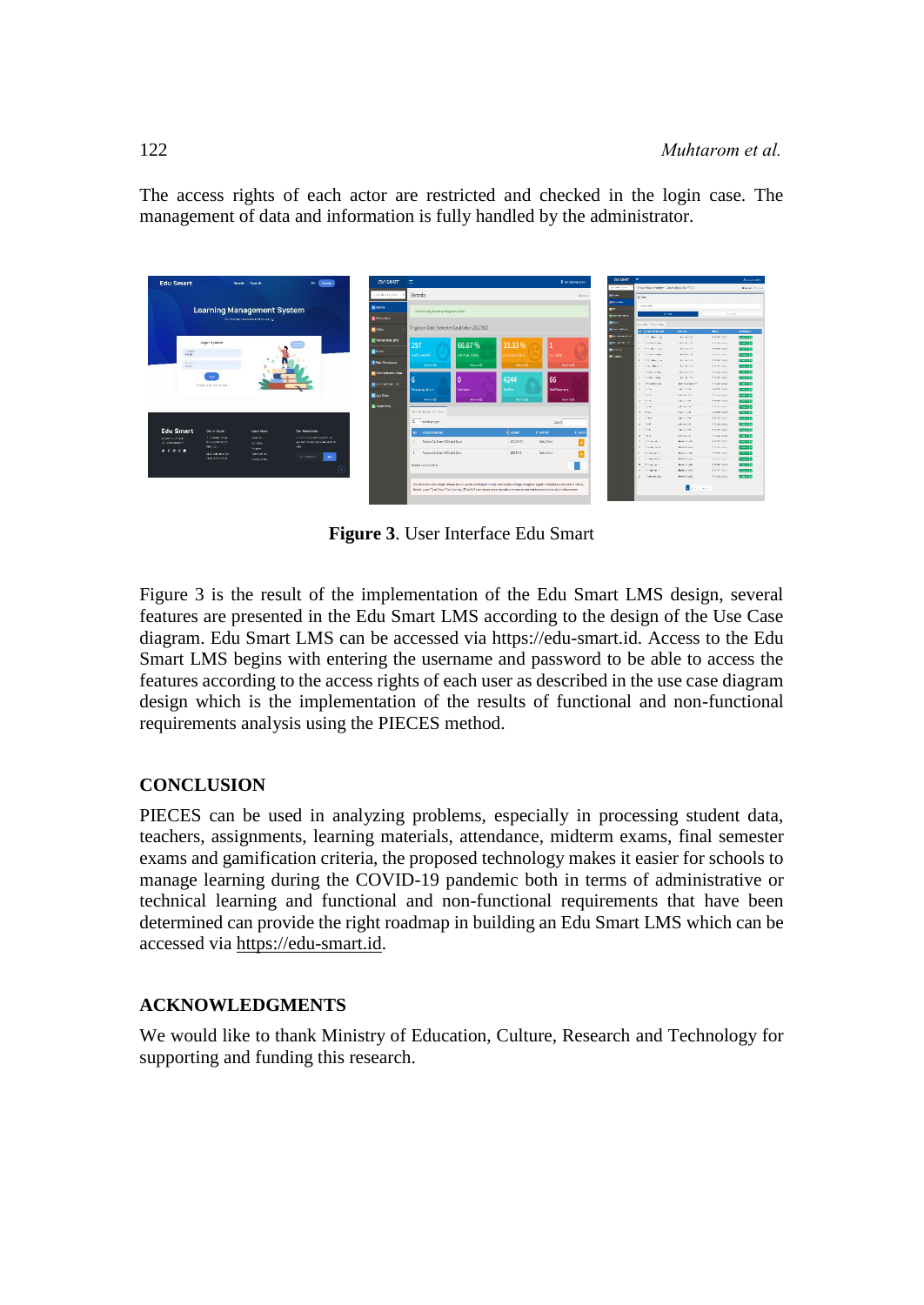### **REFERENCES**

- [1] S. Ahmed, M. Shehata, and M. Hassanien. Emerging Faculty Needs for Enhancing Student Engagement on a Virtual Platform. *MedEdPublish*, 9(1) (2020) 1–5. doi: 10.15694/mep.2020.000075.1.
- [2] E. M. Rogers. *A History of Communication Study: A Biographical Approach*. New York: The Free Press, 1994.
- [3] R. McLeod. *Management information systems*, 7th ed. New Jersey: Prentice Hall, 1998.
- [4] W. Sawyer. *Using Information Technology*. Stanford University: Career Education, 2002.
- [5] T. Listiawan. Pengembangan Learning Management System (LMS) di Program Studi Pendidikan Matematika STKIP PGRI Tulungagung. *JIPI (Jurnal Ilm. Penelit. dan Pembelajaran Inform.*, 1(1) (2016) 14–22. doi: 10.29100/jipi.v1i01.13.
- [6] M. S. Rosa. *Rekayasa Perangkat Lunak Terstruktur dan Berorientasi Objek*. Informatika, 2014.
- [7] J. Wetherbe. *Systems Analysis and Design: Traditional, Best Practices*, 4th Ed. 2012.
- [8] S. A. M. Farhan Hamdallah. Analisis Pemanfaatan Teknologi Informasi Pada Sistem Pendaftaran Siswa Baru (Studi Kasus : Sekolah Dasar X). *Knsi 2018*, pp. 1354–1359, 2018.
- [9] A. R. Adiguna, M. Saputra Chandra, and F. Pradana. Analisis dan Perancangan Sistem Informasi Manajemen Gudang pada PT Mitra Pinasthika Mulia Surabaya. *Pengantar Sist. Inf.* 2(2) (2018) 612–621.